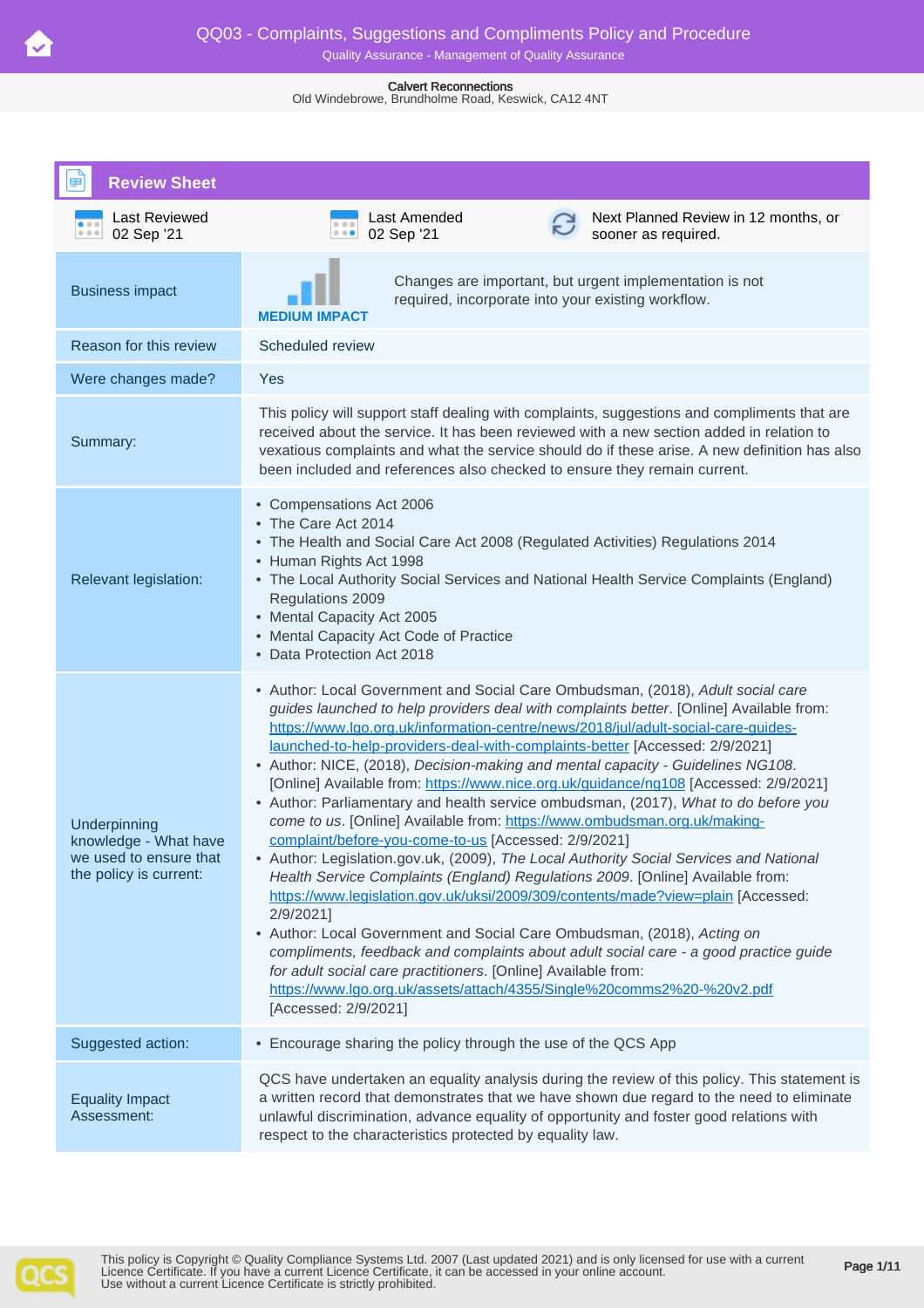#### Old Windebrowe, Brundholme Road, Keswick, CA12 4NT

# **1. Purpose**

**1.1** To ensure that Calvert Reconnections has an effective system in place to manage complaints, suggestions and compliments.

**1.2** To ensure that Calvert Reconnections complies with any legal requirements, regulations, guidelines and best practice.

**1.3** To support Calvert Reconnections in meeting the following Key Lines of Enquiry:

| <b>Key Question</b> | <b>Key Lines of Enguiry</b>                                                                                                                                                   |
|---------------------|-------------------------------------------------------------------------------------------------------------------------------------------------------------------------------|
| <b>CARING</b>       | C2: How does the service support people to express their views and be<br>actively involved in making decisions about their care, support and<br>treatment as far as possible? |
| <b>RESPONSIVE</b>   | R2: How are people's concerns and complaints listened and responded to<br>and used to improve the quality of care?                                                            |
| <b>SAFE</b>         | S1: How do systems, processes and practices keep people safe and<br>safeguarded from abuse?                                                                                   |

**1.4** To meet the legal requirements of the regulated activities that {Calvert Reconnections} is registered to provide:

- Compensations Act 2006
- The Care Act 2014
- The Health and Social Care Act 2008 (Regulated Activities) Regulations 2014
- Human Rights Act 1998
- The Local Authority Social Services and National Health Service Complaints (England) Regulations 2009
- **Mental Capacity Act 2005**
- **Mental Capacity Act Code of Practice**
- Data Protection Act 2018

# **2. Scope**

- **2.1** The following roles may be affected by this policy:
- All staff
- **2.2** The following Participants may be affected by this policy:
- Participants
- **2.3** The following stakeholders may be affected by this policy:
- Family
- Advocates
- Representatives
- Commissioners
- External health professionals
- Local Authority
- I NHS

# **3. Objectives**

**3.1** To improve the quality of the Participant's experience.

**3.2** To ensure that all complaints and suggestions are promptly addressed, resolved and shared within the agreed timescales to ensure that lessons are learned and that the learning improves service quality and delivery.

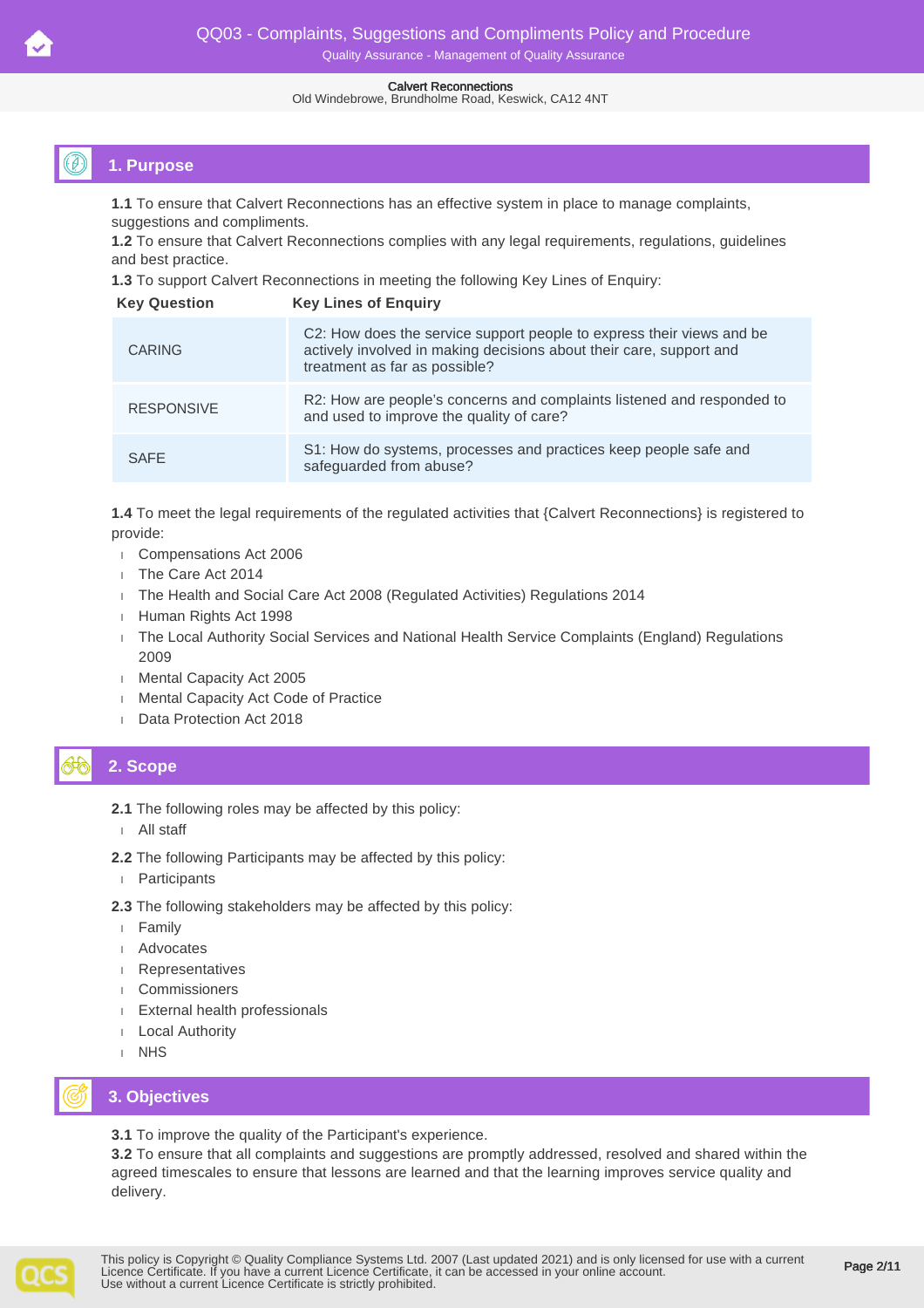# **4. Policy**

### **4.1 Complaints**

- Calvert Reconnections understands complaints to be an expression of dissatisfaction requiring a response, communicated verbally, electronically, or in writing. Complaints may be made by any Participant, their family or advocate acting on their behalf, with their consent or in their best interests
- Calvert Reconnections takes complaints seriously. We will aim to put things right that have gone wrong and learn lessons to avoid the problem happening again. This policy sets out the framework for how Calvert Reconnections will achieve this. The detail of how Calvert Reconnections will do this will be found in the associated procedures
- Calvert Reconnections will comply with legislation, national guidelines, regulation and best practice when managing complaints and suggestions. A systematic approach will be taken with all aspects of complaints and suggestions
- Complaints made or concerns raised by staff will be addressed via the grievance process if the complaint or concern relates to them individually, or via the Whistleblowing procedure where a protected disclosure is made
- Calvert Reconnections understands its statutory obligations in respect of the Duty of Candour and will ensure it follows the agreed policy and procedure

**4.2** Calvert Reconnections will ensure that its complaints and compliments process is fair and transparent and does not discriminate directly or indirectly because of the following:

### Age

- Being or becoming a transsexual/transgender person
- Being married or in a civil partnership
- **Being pregnant or on maternity leave**
- Disability
- Race including colour, nationality, ethnic or national origin
- Religion, belief or lack of religion/belief
- Sex
- Sexual orientation

The complainant will feel free to complain without fear of reprisal and will be treated with courtesy, respect and compassion. Calvert Reconnections will ensure that the process for how to make a complaint and the feedback given to the complainant are provided in a way that meets the Accessible Information Standard and are in a format that the Participant can understand.

### **4.3 Seeking Views and Engaging with Participants**

Calvert Reconnections will seek out opportunities to obtain feedback from Participants and stakeholders. Calvert Reconnections will act with sensitivity, integrity and professionalism by treating individuals who do complain or make a suggestion with compassion, courtesy and respect. Calvert Reconnections will protect the Participant's right to confidentiality. Calvert Reconnections will ensure that alternative methods of communication are available so that the complaints and suggestions procedures are accessible for Participants who experience difficulties with communication or whose first language is not English.

Staff will undertake training on how to manage complaints in line with their roles and responsibilities. **4.4** Calvert Reconnections understands that it can be difficult to separate a complaint from a concern and, therefore, Calvert Reconnections will follow this policy when there is any dissatisfaction with the service. **4.5** A full record will be held of all complaints received regardless of the level of seriousness and means of communication. This approach allows an open and transparent culture around raising concerns in the earliest stage to allow resolution. A record of the complaint will also be held in the Participant's care file and will be reported in line with contractual or regulatory requirements.

### **4.6 Safeguarding Concerns**

Where a complaint or concern is raised that relates to a Participant being harmed or likely to be harmed, Calvert Reconnections will follow its Safeguarding Policy and Procedures in addition to the complaints procedures, seeking advice and guidance from the Allerdale Safeguarding Adults Team and escalating concerns in line with Allerdale procedure. Calvert Reconnections will also notify the CQC in line with

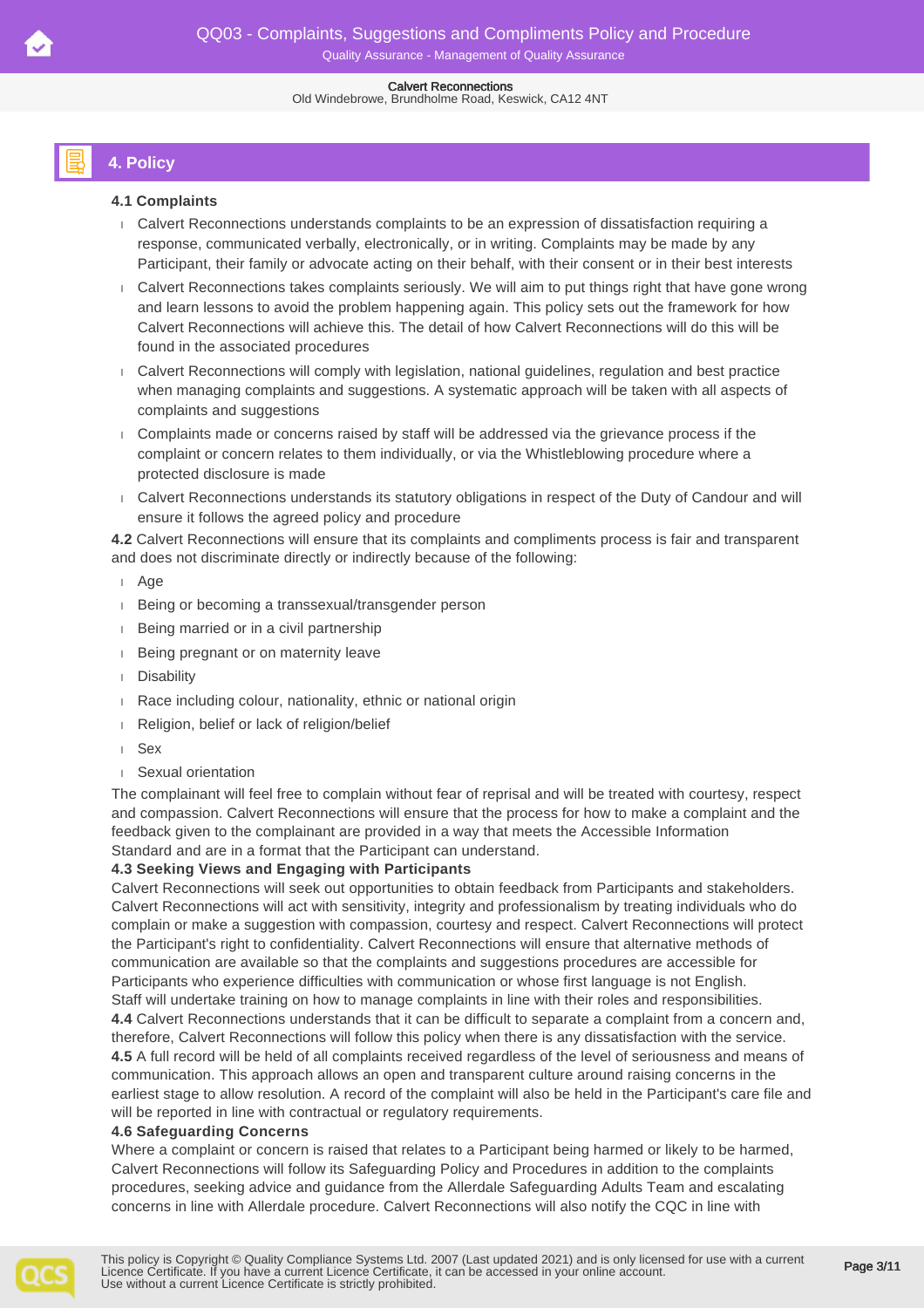#### Old Windebrowe, Brundholme Road, Keswick, CA12 4NT

its statutory duty.

# **4.7 Roles and Responsibilities**

### **All Staff**

It is acknowledged that all staff working within Calvert Reconnections may be presented with an individual wishing to raise a concern or complaint at any time. Therefore, staff need to be able to manage this in a sensitive, structured and timely manner. In order to do this, staff will:

- Be trained on induction and as a routine measure to ensure knowledge is embedded and refreshed around the complaints procedure
- Have access to the complaints procedure
- Be provided with the opportunity to reflect and learn from complaints as a means of developing and driving quality care
- Appreciate that any feedback from Participants or their representatives that is of concern needs immediate resolution, where possible, to their satisfaction. Care Plans will be updated to reflect the planned changes to care and the Claire Appleton (pro tem) informed of the feedback. Failing to do this may result in a complaint
- Be clearly advised that, when presented with a complaint, swift escalation to management is necessary and that purposefully withholding or concealing concerns expressed by Participants or their representatives may lead to disciplinary action

### **Management Team at Calvert Reconnections**

- The management team at Calvert Reconnections is responsible for ensuring compliance with this policy, regulations, improvement planning and for having arrangements in place to provide relevant reports and information regarding complaints
- Claire Appleton (pro tem) is the main point of contact for the receipt, investigation and management of complaints within Calvert Reconnections. However, this may be delegated to a senior member of staff within Calvert Reconnections who holds the experience, knowledge and competence to investigate and manage complaints
- Calvert Reconnections will ensure the procedure for raising a complaint is accessible and displayed prominently in Calvert Reconnections, on the website of Calvert Reconnections and in Participant information and guides. Alternative languages and formats will be available on request

### **4.8 Compliments and Suggestions**

Calvert Reconnections welcomes compliments and suggestions and recognises their importance in celebrating and recognising the success of its service and opportunities for improvement. We will engage with a wide range of stakeholders in addition to Participants to support service development and improvement. We will share feedback with our staff.

### **4.9 One Complaint, One Response**

Calvert Reconnections will follow the [Local Government and Social Care Ombudsman best practice](https://www.lgo.org.uk/assets/attach/4355/Single%20comms2%20-%20v2.pdf) and, where Participants are receiving services from more than one organisation, it will ensure they can make a complaint to anyone and be provided with a single response following a joint investigation.

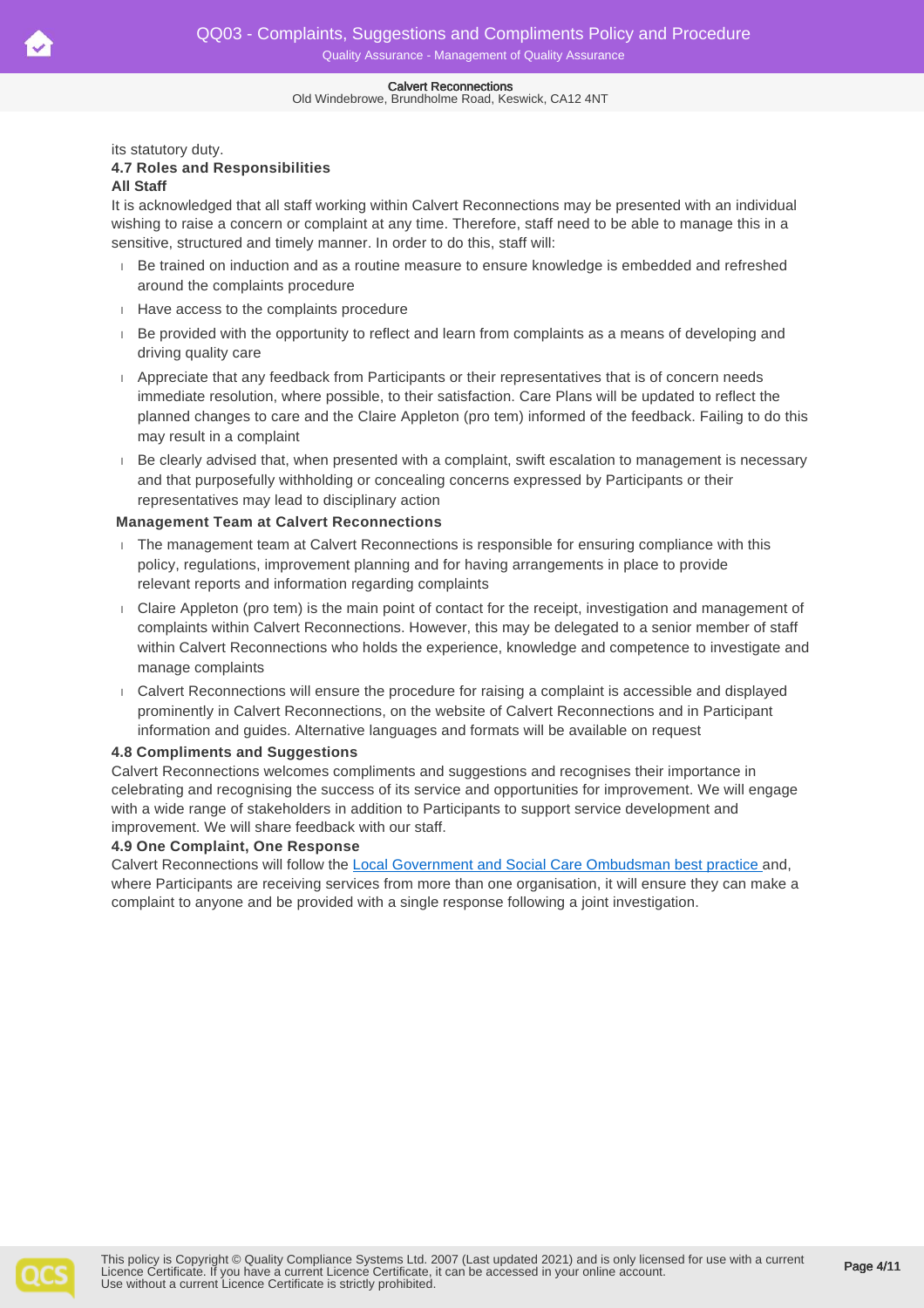#### Old Windebrowe, Brundholme Road, Keswick, CA12 4NT

# **5. Procedure**

### **5.1 Raising Complaints**

A complaint can be received by Calvert Reconnections either verbally or in writing and can be made by:

- **Participants**
- Someone acting on behalf of a Participant and with their written consent, e.g. an advocate, relative, Member of Parliament
- Someone acting on behalf of a Participant who is unable to represent his or her own interests, provided this does not conflict with the Participant's right to confidentiality or a previously expressed wish of the Participant

Calvert Reconnections will ensure that Participants are given information on how to make a complaint and the process once a complaint has been made, including any agreed timescales.

### **5.2 Time Limits for Submitting a Complaint**

Complaints should be submitted within 12 months of the incident or concern arising.

The time limit, however, can and should be waived, if:

- It is still practical and possible to investigate the complaint (the records still exist and the individuals concerned are still available to be questioned, etc.) and
- $\Box$  The complainant can demonstrate reasonable cause for delay in making the complaint
- It is at the discretion of the manager of the service if the time limit can be set aside.

### **5.3 Complaints Procedure:**

### **Step 1**

When a complaint is raised to staff, staff will make an effort to resolve it immediately to the satisfaction of the complainant.

### **Step 2**

Staff will apologise for the fact that there was the need to complain in the first instance and explain the complaints process as described in the procedure steps.

### **Step 3**

Staff will report the complaint to the most senior member of staff on duty and the complaint will be logged. **Step 4**

Formal acknowledgement of all complaints received (whether verbal or written) will be sent within 3 working days to the complainant. This could be via letter or email. Calvert Reconnections will have a local system in place to manage out-of-hours and weekend complaints received.

The acknowledgement will include:

- An invitation to meet and discuss the complaint
- Who will be investigating the complaint
- How the investigation will be handled the response should state what the investigation will be focused on
- A time limit for the investigation to be concluded. This should be 28 days. However, some cases may take longer and the complainant will be made aware of this
- The complaints procedure and contact details of bodies that can be accessed in the event of dissatisfaction with the outcome of the investigation

### **Step 5**

Following a full investigation, a response letter will be sent and this will include the following:

- A summary of the issue from the complainant's point of view
- Details of the evidence and sources consulted in order to investigate the issue fully and fairly
- A presentation of the findings for each issue clearly and concisely described
- A conclusion, stating clearly whether the issue is "upheld", "partially upheld" or "not upheld"; unless it is ineligible, in which case the reason for this will be given, e.g. out of time or out of jurisdiction
- An explanation of the outcome and whether any remedial action or learning points arise from the investigation of that issue
- An apology where the issue is upheld and shortcomings or failings have been found

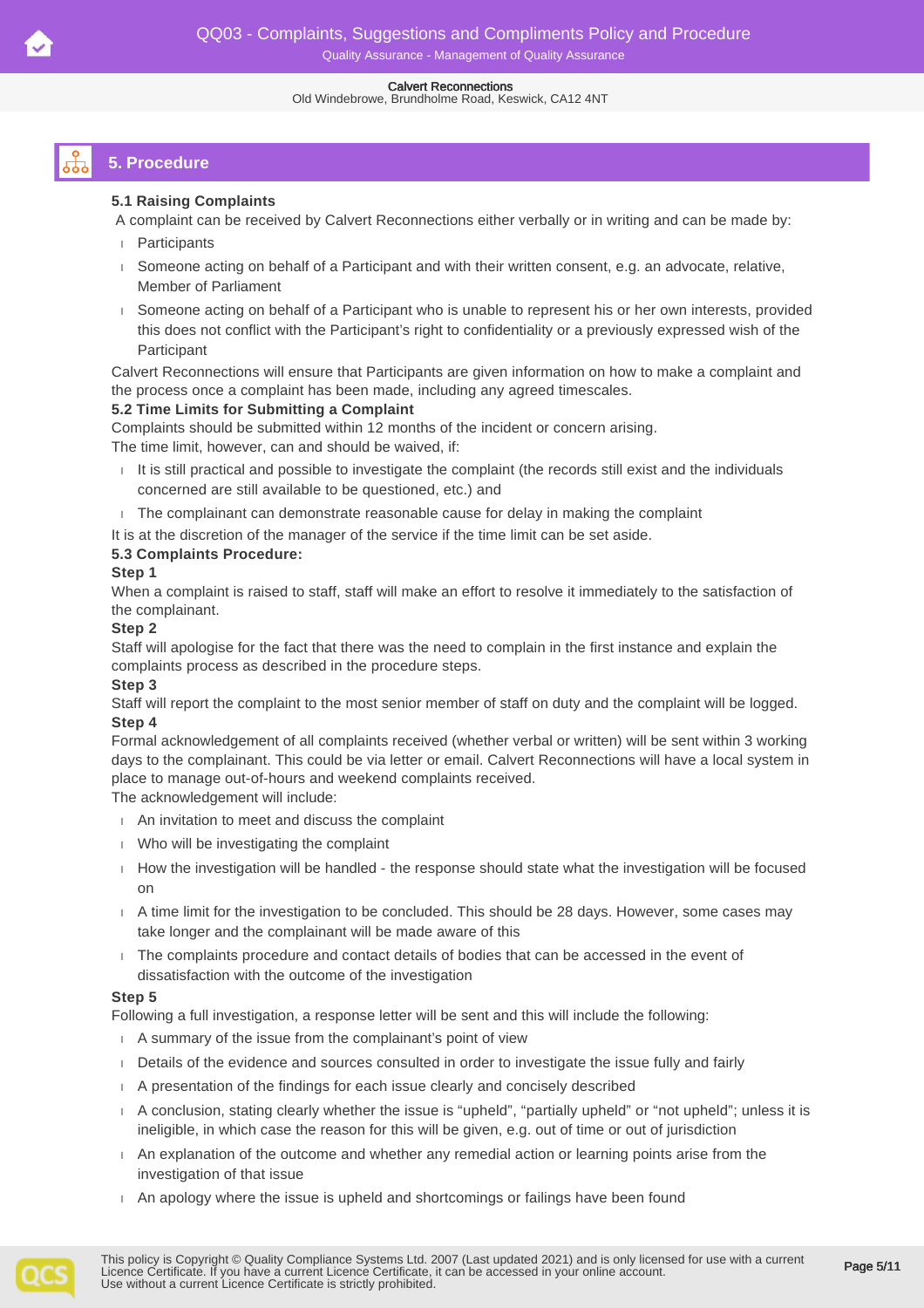#### Old Windebrowe, Brundholme Road, Keswick, CA12 4NT

- The complainant's rights if not satisfied with the outcome to refer to The Local Government and Social Care Ombudsman
- A signature from the responsible individual or sent by email in their name

### **Step 6**

The complaint will be closed once confirmation has been received that there is satisfaction with the outcome. In the event of dissatisfaction, Calvert Reconnections will support the complainant to access further support (refer to section 5.6)

### **5.4 The Complaints Log**

A record will be held of all complaints raised and contain the following information:

- Each complaint received
- Subject matter and outcome
- Details of any reason for delay where investigations took longer than the agreed response period
- The date the report of outcome was sent to the complainant

Where complaints relate to a Participant, a copy of the complaint will be held in their care records so that the Participant can reflect on the recommendations.

Where complaints are raised by telephone, the log will include the date and time of the call and this will be followed up with written confirmation of the areas discussed.

Where a complaint indicates the potential abuse of Participants, safeguarding policies will be followed as per local authority expectation and necessary notifications made to the regulatory body. Where care is commissioned by Allerdale, their reporting procedure for notifying them of complaints will be followed. Where complaints are to be shared as part of learning, the complaint will be anonymised so there is no identifiable Participant information.

### **5.5 Investigations**

All investigations will be managed by using the following approach:

- Investigating the fact
- Assessing evidence
- Review of records
- Interviewing those involved

Where necessary, advice and support will be sourced via senior managers within the organisation. The complaint must be investigated by a member of staff with the knowledge, experience and seniority to undertake the investigation robustly.

Confidentiality of information will be considered at all times and staff will adhere to the confidentiality policies and relevant codes of practice.

If an investigation of a complaint results in disciplinary action against staff within Calvert Reconnections, the complaint will continue to its conclusion. The complainant will be informed that the investigation has led to the disciplinary process, but the details of the outcome or ongoing investigation will remain confidential.

### **5.6 Unresolved Complaints**

There are many bodies that can support with, or will need to be informed of, unresolved complaints and it is important to note that, due to the current coronavirus pandemic, helpline opening times and ways of communicating may vary across each organisation:

#### **1. The Care Quality Commission**

The Care Quality Commission will not investigate complaints on behalf of individuals but does like to be informed of any concerns regarding a care provider, such as poor care that has been seen or experienced. Information given to the CQC will help to prevent others from going through the same experience and can be fed back via:

- Website [www.cqc.org.uk](http://www.cqc.org.uk/)
- Email [enquiries@cqc.org.uk](mailto:enquiries@cqc.org.uk)
- Address: Care Quality Commission (CQC) National Correspondence Citygate, Gallowgate Newcastle upon Tyne NE1 4PA Tel: 03000 616161 Fax: 03000 616171

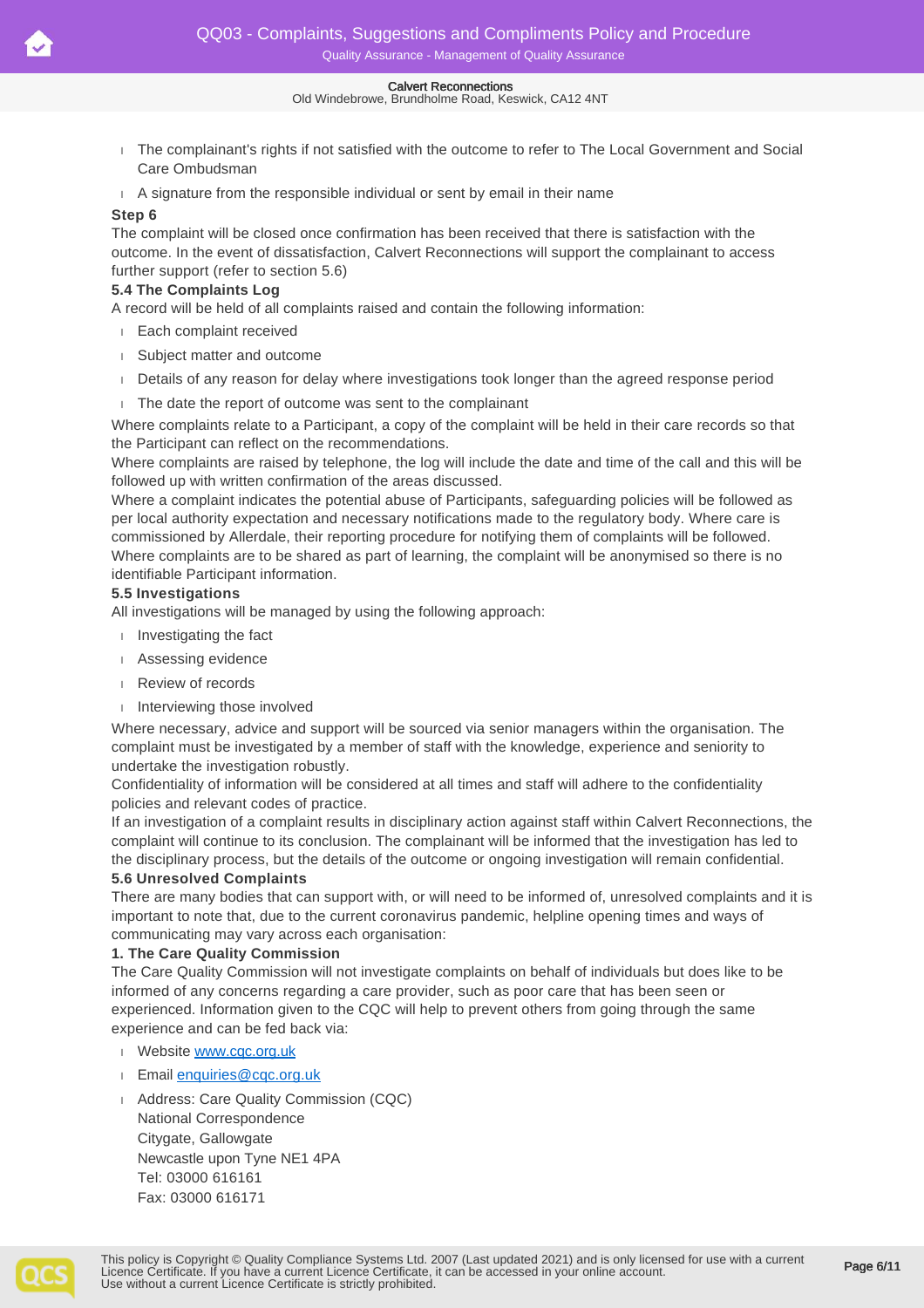Old Windebrowe, Brundholme Road, Keswick, CA12 4NT

### **2. The Local Government and Social Care Ombudsman (for those Participants that are funded by local authority-funded social services care or self-funded)**

Individuals have the right to raise their complaint with the Local Government and Social Care Ombudsman. This is a free service and individuals can contact their Local Government and Social Care Ombudsman via: The Local Government and Social Care Ombudsman

PO Box 4771 Coventry CV4 0EH Tel: 0300 061 0614 Email: advice@lgo.org.uk Website: https://www.lgo.org.uk/

Complaint form: https://www.lgo.org.uk/complaint-form

Individuals must be advised that the Local Government and Social Care Ombudsman will not investigate the complaint until the provider has had the opportunity to respond and resolve the matter in the first instance.

### **3. Parliamentary and Health Service Ombudsman (for Participants that are NHS funded)**

Individuals have the right to raise a concern about a service that is NHS funded. This is a free service and individuals can make contact via:

- Telephone 0345 0154033
- Email phso.enquiries@ombudsman.org.uk
- Website [www.ombudsman.org.uk](http://www.ombudsman.org.uk/)
- Address: Parliamentary and Health Service Ombudsman, Millbank Tower, 30 Millbank, Westminster, London, SW1P 4QP

Claire Appleton (pro tem) can also signpost individuals to Healthwatch and the local Independent Complaints Advocacy Service (ICAS).

### **4. Clinical Commissioning Groups**

Individuals can make a complaint about a health service they are receiving or have received and can discuss this with the commissioner of the service. Local contact details can be located [here](http://www.england.nhs.uk/ccg-details/#ccg-e).

### **5. Local Authority Complaints Teams**

Individuals have the right to raise concerns and complaints about adult social care regardless of whether or not they pay for their own care or if the Council funds it. Individuals can make a complaint about organisations who provide services on the Council's behalf. The contact details for the Local Authority Complaints Team are:

Local Authority Complaints Team

### **6. Professional Bodies**

If a complaint involves the serious misconduct of a healthcare professional, their relevant professional body can be informed and this is determined on an individual case basis in discussion with the Claire Appleton (pro tem).

For any external bodies managing complaints, Calvert Reconnections will work with the external body providing information as requested, within any agreed timescales expected.

### **5.7 Compliments**

Receiving compliments is an opportunity to celebrate and recognise success. Calvert Reconnections will ensure that:

- $\Box$  All compliments are shared with staff and displayed in a public area to highlight good practice
- Compliments are anonymised or permission is sought before displaying
- Numbers of compliments received are logged as part of a quality assurance programme
- Verbal positive feedback from Participants and relatives is also deemed a compliment and will be recorded and shared with colleagues
- Compliments form a core agenda item at staff, Participant and relative meetings

### **5.8 Suggestions**

Suggestions can be made verbally or in writing and generally are in response to seeking a means of changing practice for the better.

- Suggestions are not complaints, but in some circumstances, if they are not considered or actioned, they could lead to a complaint
- When suggestions are raised in meetings or as part of a conversation, these will be documented and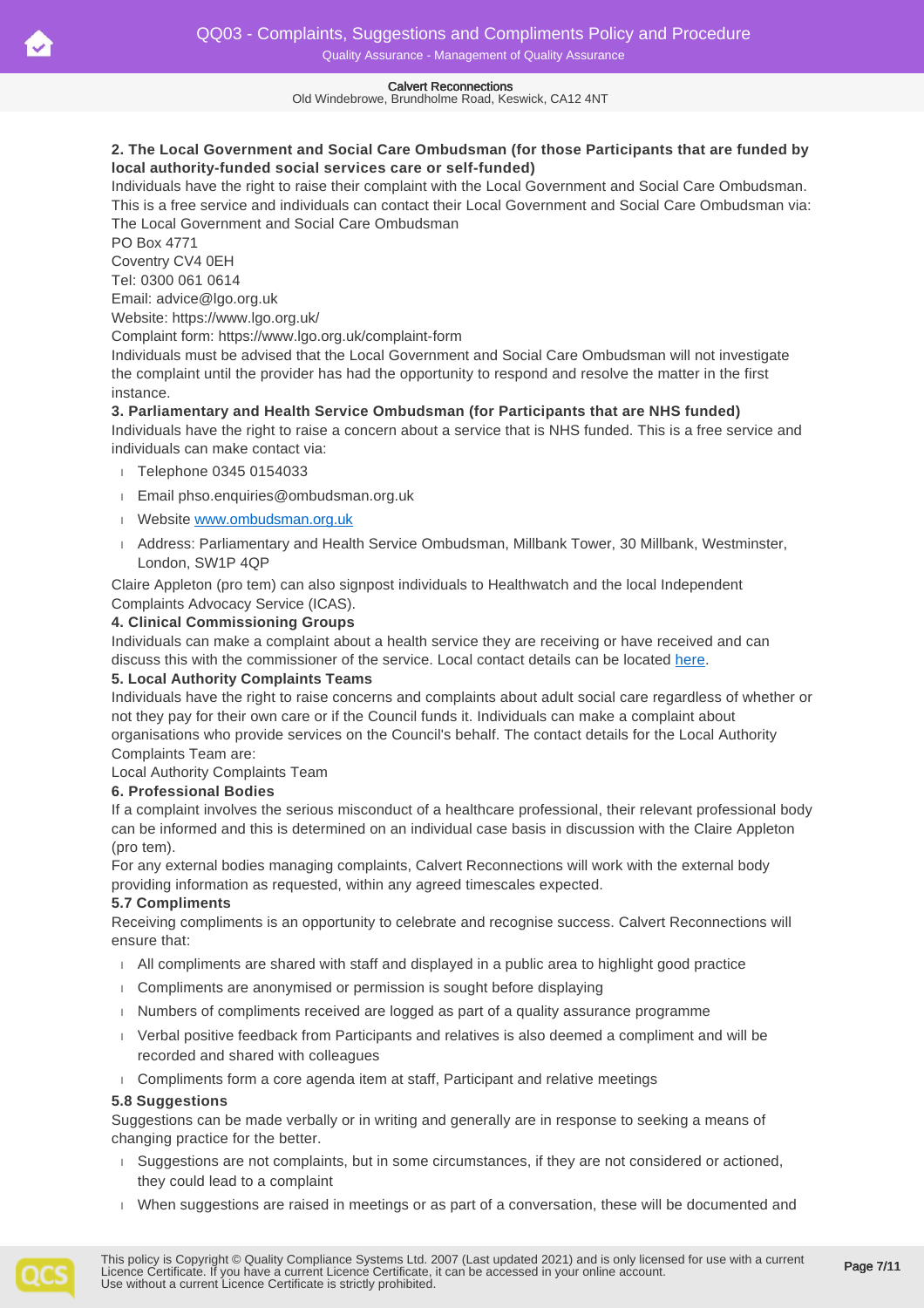#### Old Windebrowe, Brundholme Road, Keswick, CA12 4NT

then outcomes of such suggestions recorded to show consideration

- Staff will be encouraged to share their suggestions, or suggestions received by relatives and Participants, with the Claire Appleton (pro tem)
- Claire Appleton (pro tem) at Calvert Reconnections will consider implementing a suggestions system to encourage comments from Participants, staff and visitors

### **5.9 Audit and Evaluation**

Calvert Reconnections will monitor, review and analyse all information received about the service as a means of continuously reviewing performance, quality and safety.

Calvert Reconnections will also:

- Share themes and trends with Care Workers working for Calvert Reconnections
- Ensure that staff are trained to deal with complaints and understand the procedure for managing complaints

### **5.10 Anonymous Complaints**

Anonymous complaints will be investigated in the same way as named complaints. They will be logged and any corrective action necessary will be taken and also logged.

### **5.11 One Complaint, One Response**

Where more than one organisation is involved in the Participant's care, they, or their representative, will be able to complain to any of them and Calvert Reconnections will contact the other organisations, carry out a joint investigation and provide a single joint response. Participants must not have to contact each organisation separately.

If someone complains and Calvert Reconnections is not responsible for the care or service complained about, rather than turning the complainant away, Calvert Reconnections will share the concerns with the correct organisation(s). It will be necessary to obtain the individual's permission to do this. If the person prefers that their complaint is not shared with another organisation (or organisations), Calvert Reconnections will signpost them to the right organisation instead and provide the person with their contact details.

Calvert Reconnections will follo[w LGO guidance](https://www.lgo.org.uk/adult-social-care/adult-social-care-resources) for managing this.

**5.12** All efforts will be made by Claire Appleton (pro tem) to resolve all complaints within Calvert Reconnections. If a Participant does not wish to raise a complaint directly to management within Calvert Reconnections, in the first instance, staff will try and sensitively establish their reasons why and aim to resolve and address any concerns that present.

Decisions to raise complaints outside of Calvert Reconnections will be fully respected and the Participant will be supported to raise their complaint with the commissioner of the service or to seek the support of an independent advocate or representative. Staff can also refer to section 5.6 for a further list of organisations that can be accessed.

Participants can also be signposted to [Citizens advice guidance](https://www.citizensadvice.org.uk/health/nhs-and-social-care-complaints/complaining-about-social-care-services/who-you-can-go-to-when-you-have-a-problem-with-an-adult-social-care-service/).

### **5.13 Vexatious Complaints**

Occasionally, Calvert Reconnections may receive complaints that are vexatious in that they cause considerable disruption to the work at Calvert Reconnections, disproportionate cost and time to handle, and impact the wellbeing of staff (because of the way the complaint is made or because of its repetitive nature).

Calvert Reconnections will ensure that it meets the requirements of the Equality Act 2010 to make 'reasonable adjustments' for disabled Participants. In some circumstances, Participants may have a disability that makes it difficult for them to either express themselves or communicate clearly and/or appropriately. Where there is an indication that this may be the case, Calvert Reconnections will consider the needs and circumstances of the Participant or complainant in the first instance and use this information to inform any decisions that are made.

Where appropriate, Calvert Reconnections will consider complaints to be vexatious, but would not label an individual complainant as vexatious. Even if Calvert Reconnections decides that an individual's complaint about the service is vexatious, that does not preclude that person from making a formal complaint. Calvert Reconnections would still consider any such complaints in line with the usual procedures, as outlined in this policy.

To help decide whether a complaint is vexatious Calvert Reconnections will consider the full history and context of interactions with the individual making the complaint, and will look at both the nature of the complaint and the manner in which it is made. The particular issues that will inform a decision will include whether: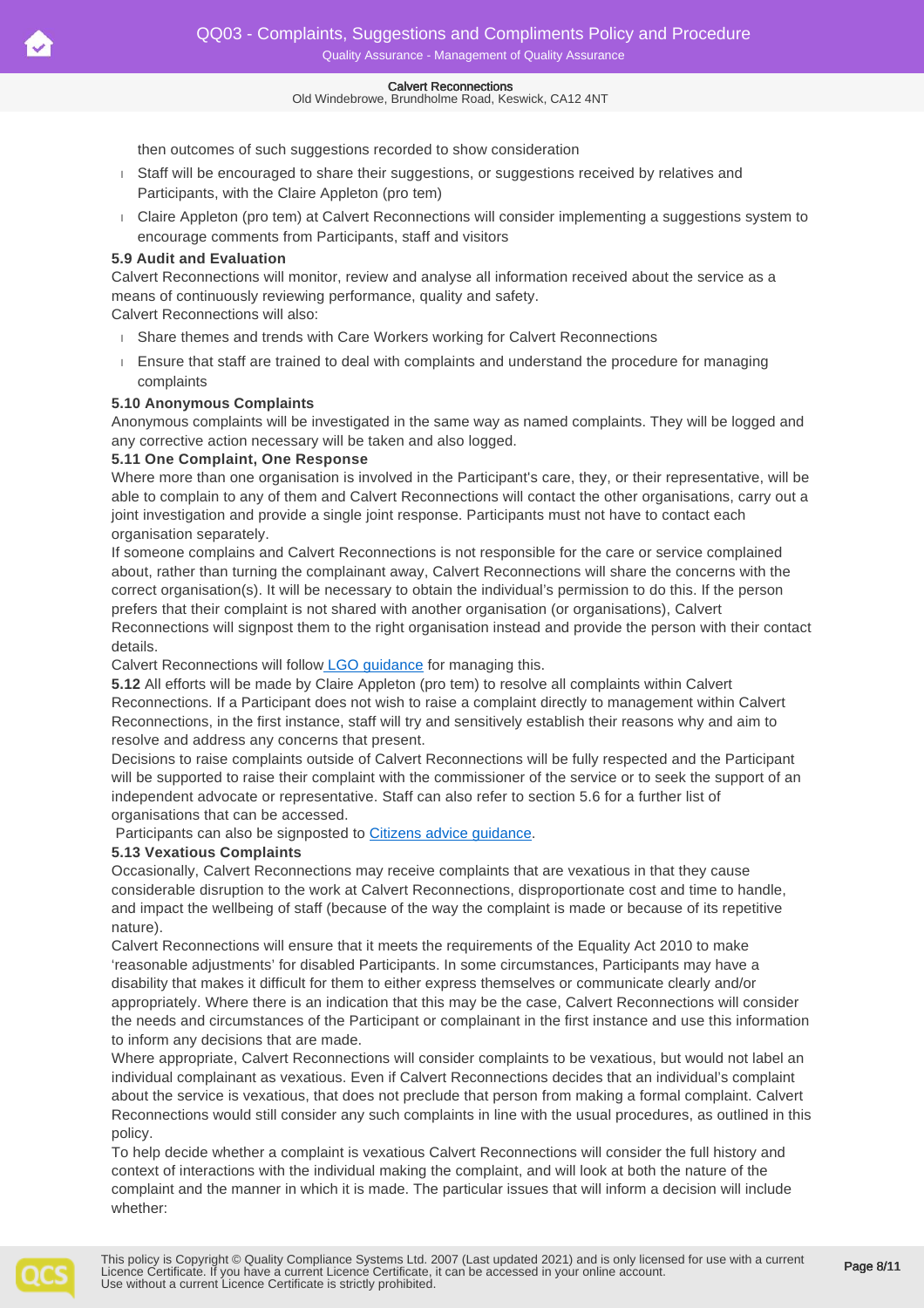Old Windebrowe, Brundholme Road, Keswick, CA12 4NT

- The primary purpose and/or effect of the complaint is to disturb, disrupt and or/pressurise Calvert Reconnections, its staff or an individual member of staff
- The primary purpose and/or effect of the manner in which the complaint is made is to disturb, disrupt and or/pressurise the Calvert Reconnections, its staff or an individual member of staff
- The complaint is otherwise clearly unreasonable

If at any point in the handling of a complaint a member of staff believes it meets the criteria to be deemed vexatious, it must be referred to the Claire Appleton (pro tem) with a summary of why it is thought to be vexatious.

Claire Appleton (pro tem) will consider the complaint, seek external advice if appropriate, and will either declare the complaint as being vexatious or not. Where a complaint is not deemed to be vexatious it will be returned to the appropriate point in the complaints handling process.

If a complaint is deemed to be vexatious, the Claire Appleton (pro tem) will respond directly to the complainant explaining why it is thought to be so and will explain that the complaint will be closed with no further action. The Claire Appleton (pro tem) will also consider if the making of a vexatious complaint also requires the application of a restriction on communication following unreasonable behaviour.

The decision to declare a complaint as vexatious will be recorded in the complaints register for future reference.

Any declaration that refers to the specific complaint being vexatious and any further complaints from the same individual will still be considered.

If any individual wishes to challenge a decision made in relation to this policy, and all attempts to resolve the complaint locally have been unsuccessful, details of the Complaints Team of Allerdale and Parliamentary and Health Service Ombudsman (PHSO) will be shared with the complainant.

# **6. Definitions**

### **6.1 Compliment**

- A compliment is an expression of satisfaction about a service the Participant has received
- Compliments are positive feedback that can be received verbally or in writing and can include expressions of praise, admiration, congratulation and encouragement

### **6.2 Complaint**

- A complaint is an expression of dissatisfaction, disappointment or discontent. This could be in response to an act of omission, decision or act
- Complaints can be made in various ways and include:
	- Verbally
	- Electronically
	- Local feedback channels
	- Writing

### **6.3 Self-Funded Care**

Self-funded care is defined as care that is paid for entirely by the person receiving it

### **6.4 Vexatious Complaint**

 A vexatious complaint is one that is pursued, regardless of its merits, solely to harass, annoy or subdue somebody; something that is unreasonable, without foundation, frivolous, repetitive, burdensome or unwarranted

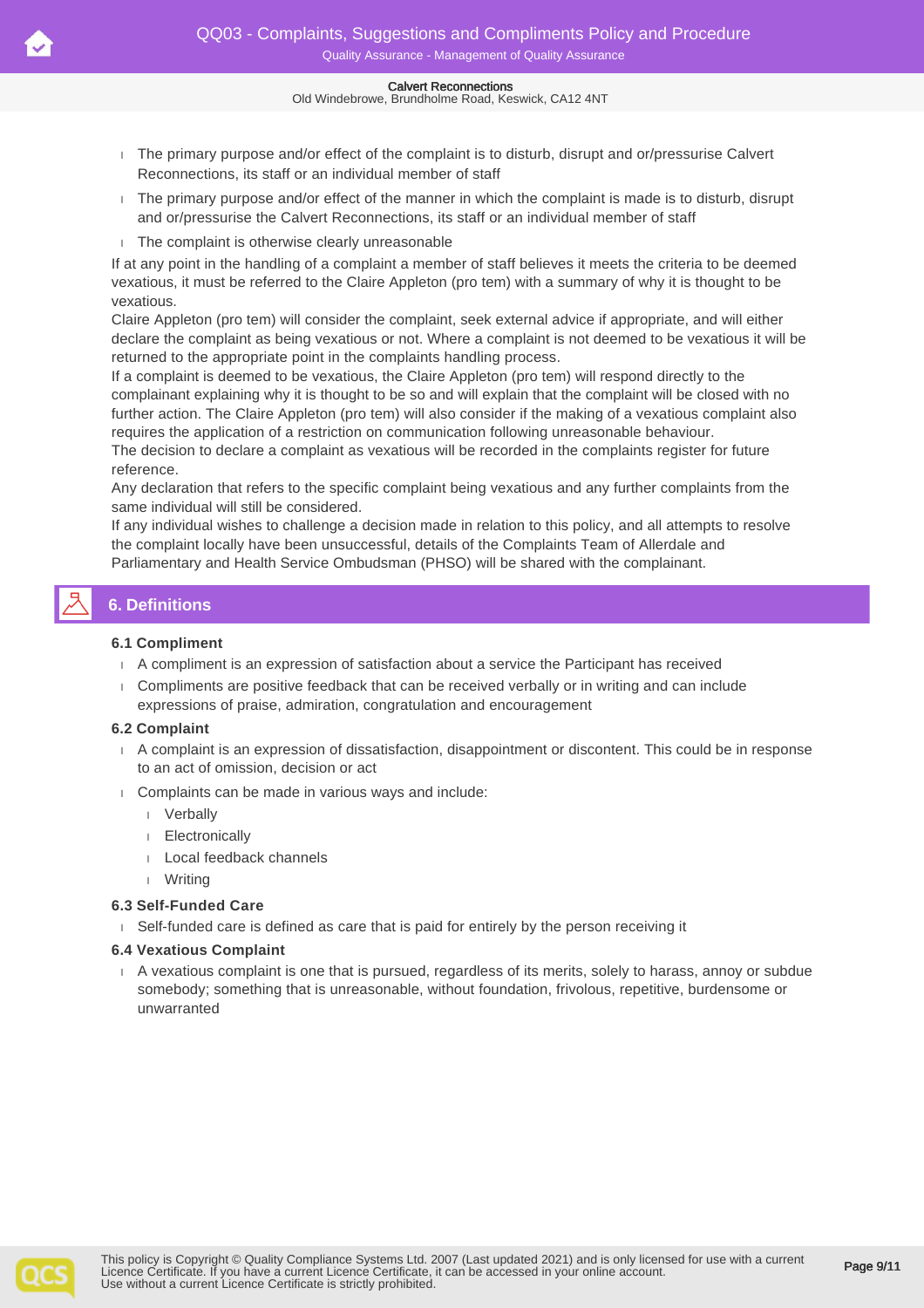Old Windebrowe, Brundholme Road, Keswick, CA12 4NT

# **Key Facts - Professionals**

Professionals providing this service should be aware of the following:

- Any feedback received from Participants or their representatives can influence positive change and quality delivery of care and must be discussed with the manager
- Staff will be involved in quality improvement planning in response to themes from both compliments and complaints received by the service. Compliments will be recognised and celebrated and staff will be supported during any complaints investigations
- The receipt of complaints, suggestions and compliments is everyone's responsibility and therefore staff will know what to say and how to respond. Staff need to be able to promote an open, honest and transparent service to encourage people to feel able to feedback and raise concerns

# **Key Facts - People affected by the service**

People affected by this service should be aware of the following:

- You have the right to feel confident to raise a concern, make a suggestion or give a compliment
- The process for you to raise a concern, make a suggestion or give a compliment will be simple and you will feel listened to and understood
- Your concerns, suggestions and compliments will make a positive difference to future care at Calvert **Reconnections**

# **Further Reading**

As well as the information in the 'underpinning knowledge' section of the review sheet we recommend that you add to your understanding in this policy area by considering the following materials:

**LGO - Resources for Care Providers - Letter templates etc:**

<https://www.lgo.org.uk/adult-social-care/resources-for-care-providers>

**Parliamentary and Health Service Ombudsman - Principles of Good Complaint Handling:**

<https://www.ombudsman.org.uk/about-us/our-principles/principles-good-complaint-handling>

**Care Quality Commission - Complaints Matter Report 2014:**

[https://www.cqc.org.uk/sites/default/files/20141208\\_complaints\\_matter\\_report.pdf](https://www.cqc.org.uk/sites/default/files/20141208_complaints_matter_report.pdf)

**Local Government and Social Care Ombudsman (2019) - Caring about complaints - Lessons from our independent care provider investigations:**

[https://www.lgo.org.uk/information-centre/news/2019/mar/ombudsman-issues-good-practice-guide-for-care](https://www.lgo.org.uk/information-centre/news/2019/mar/ombudsman-issues-good-practice-guide-for-care-providers)[providers](https://www.lgo.org.uk/information-centre/news/2019/mar/ombudsman-issues-good-practice-guide-for-care-providers) 

# **Outstanding Practice**

To be ' outstanding ' in this policy area you could provide evidence that:

- All complaints are logged, investigated and the outcomes are fed back to the complainant within the agreed timescales
- Trends in complaints are identified and tracked to improve service delivery
- $\overline{1}$ . The wide understanding of the policy is enabled by proactive use of the QCS App
- There is evidence of annual reporting as a means of commitment to transparency and quality. Prepare and publish an annual report detailing the numbers of complaints, compliments and suggestions and the actions taken as a result
- Participants are involved in the complaints handling process and future design of procedures. Their views influence future management decisions

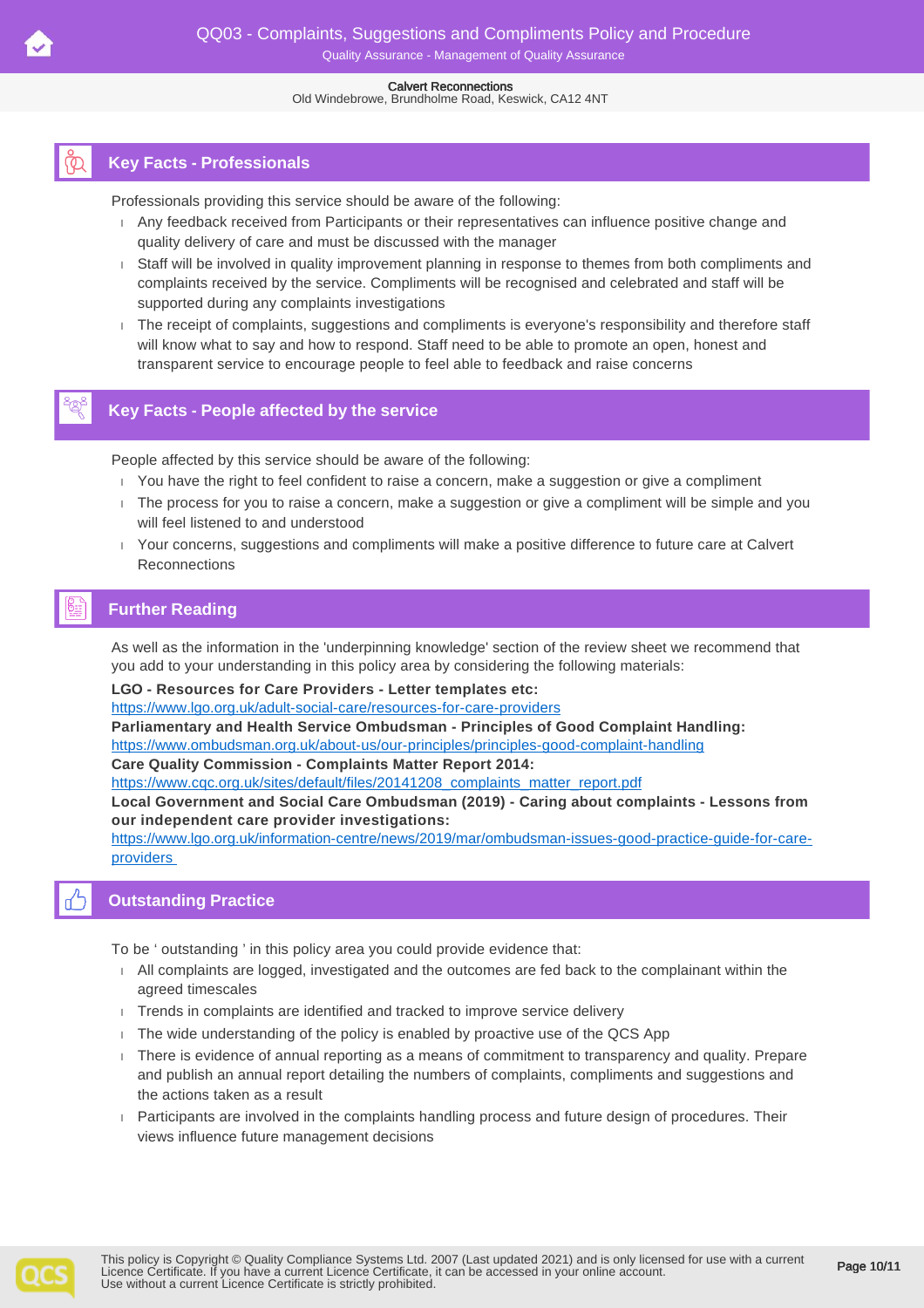Old Windebrowe, Brundholme Road, Keswick, CA12 4NT

# **Forms**

The following forms are included as part of this policy:

| Title of form                                             | When would the form be<br>used?                                                                           | <b>Created by</b> |
|-----------------------------------------------------------|-----------------------------------------------------------------------------------------------------------|-------------------|
| Complaint Investigation<br>Template - QQ03                | To record a complaint and<br>investigation.                                                               | <b>QCS</b>        |
| Complaints Procedure for<br>Service Users - QQ03          | To be displayed in a prominent<br>position at the Service and given<br>to Participants prior to admission | <b>QCS</b>        |
| <b>Complaints and Compliments</b><br>Register - QQ03      | To record compliments or<br>complaints                                                                    | QCS               |
| Complaint Acknowledgement<br>Letter Template - QQ03       | To acknowledge a complaint<br>received.                                                                   | QCS               |
| <b>Complaint Final Response Letter</b><br>Template - QQ03 | To respond to a complaint when<br>the investigation is completed.                                         | QCS               |

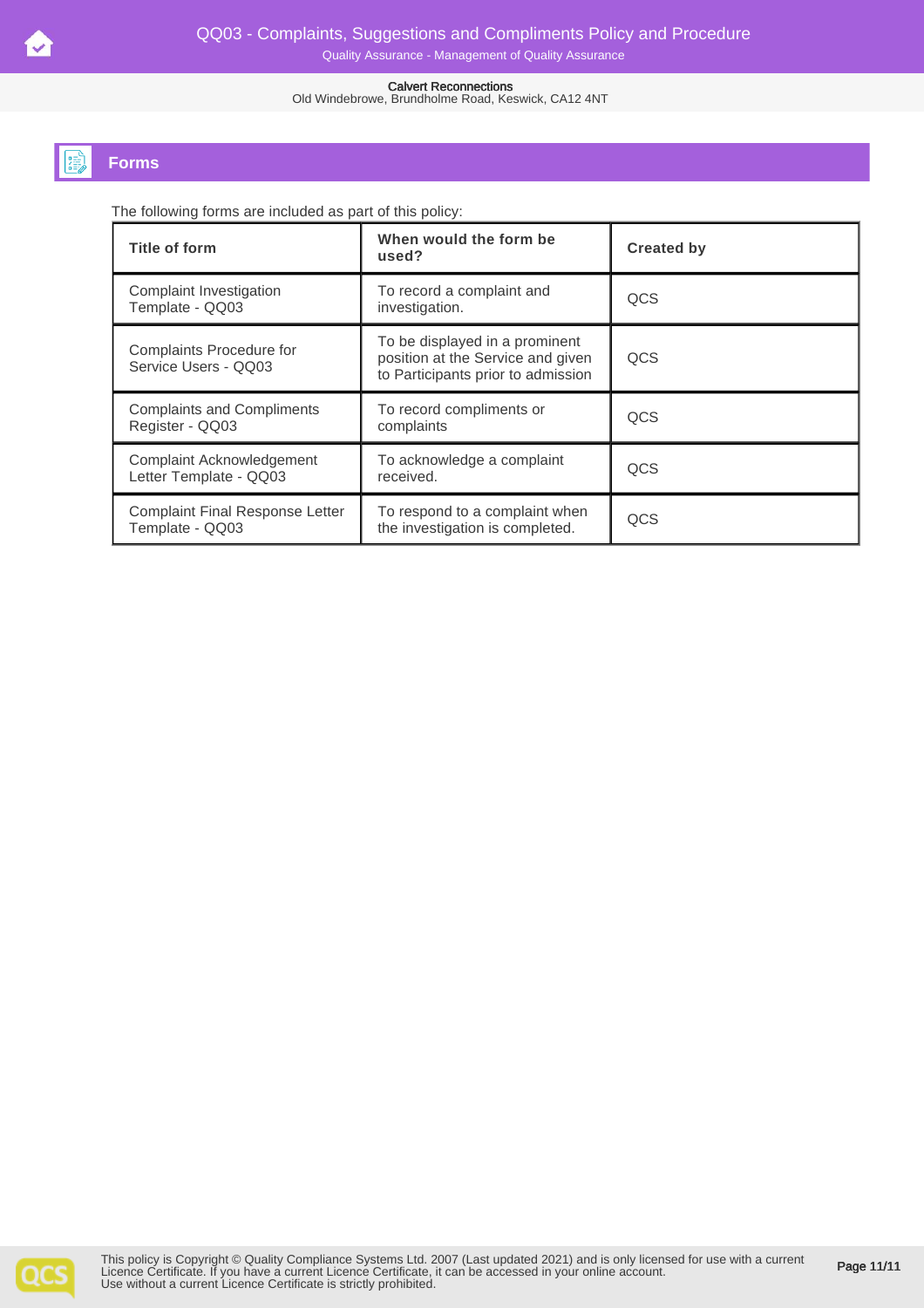| <b>Complaint Reference:</b>                                                                                                        |                                        |
|------------------------------------------------------------------------------------------------------------------------------------|----------------------------------------|
| Name: (Who does the                                                                                                                | Date of Birth:                         |
| complaint relate to?)                                                                                                              |                                        |
| <b>Address:</b>                                                                                                                    |                                        |
| Date of Complaint:                                                                                                                 | <b>Date Complaint</b><br>Acknowledged: |
| <b>Name of Complainant:</b>                                                                                                        | <b>Date Response Required</b><br>by:   |
| If the complainant is not the Participant, what evidence was provided of the Participant's consent to complain<br>on their behalf? |                                        |
|                                                                                                                                    |                                        |
|                                                                                                                                    |                                        |
|                                                                                                                                    |                                        |
|                                                                                                                                    |                                        |
|                                                                                                                                    |                                        |
|                                                                                                                                    |                                        |
|                                                                                                                                    |                                        |
|                                                                                                                                    |                                        |
|                                                                                                                                    |                                        |
| Overview of Complaint (attach the complaint letter or notes of verbal complaint to this form):                                     |                                        |
|                                                                                                                                    |                                        |
|                                                                                                                                    |                                        |
|                                                                                                                                    |                                        |
|                                                                                                                                    |                                        |
|                                                                                                                                    |                                        |
|                                                                                                                                    |                                        |
|                                                                                                                                    |                                        |
|                                                                                                                                    |                                        |
|                                                                                                                                    |                                        |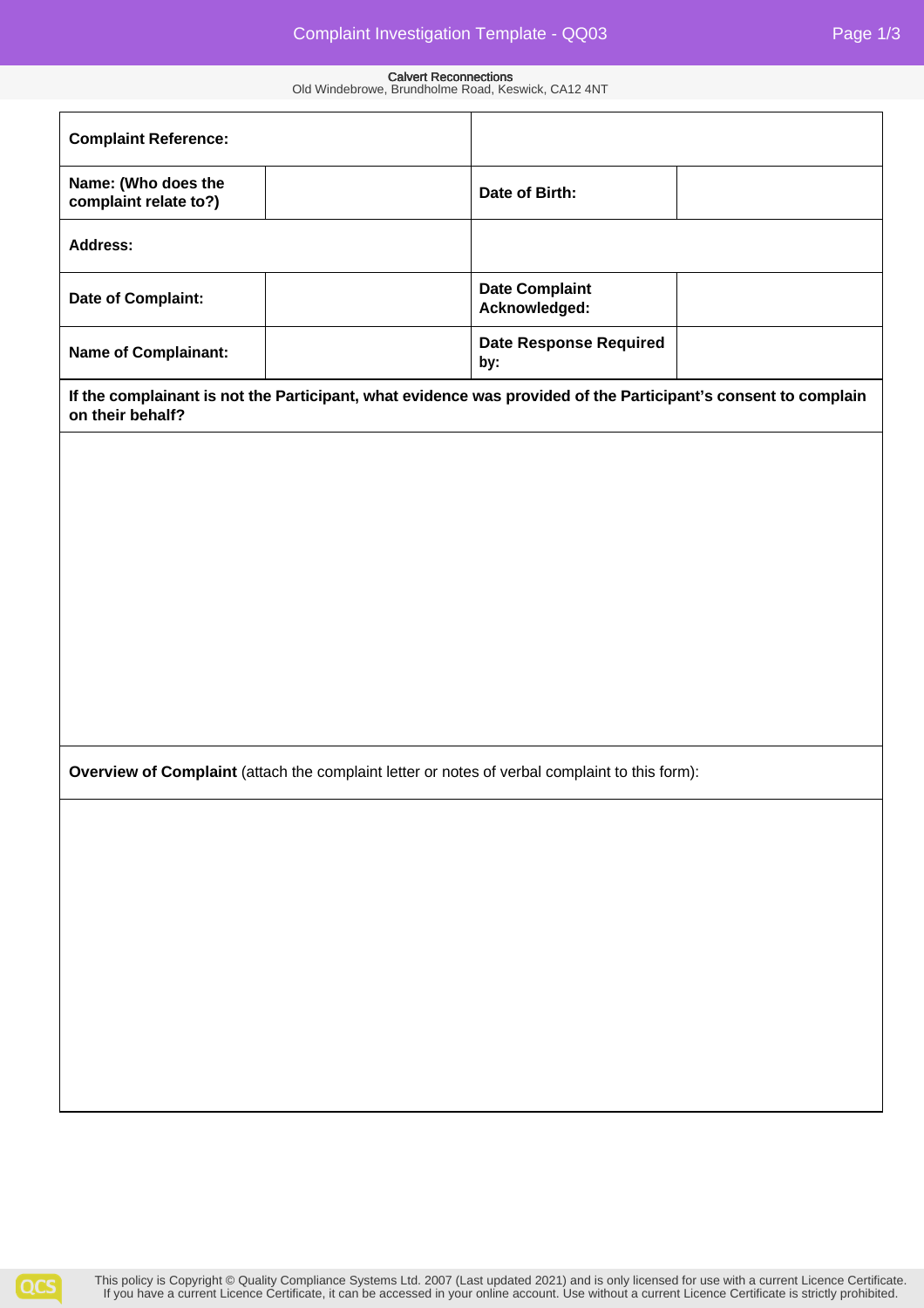**Investigation Plan** (outline the planned activities to investigate the complaint):

**Findings of Investigation** (attach interview notes to this form):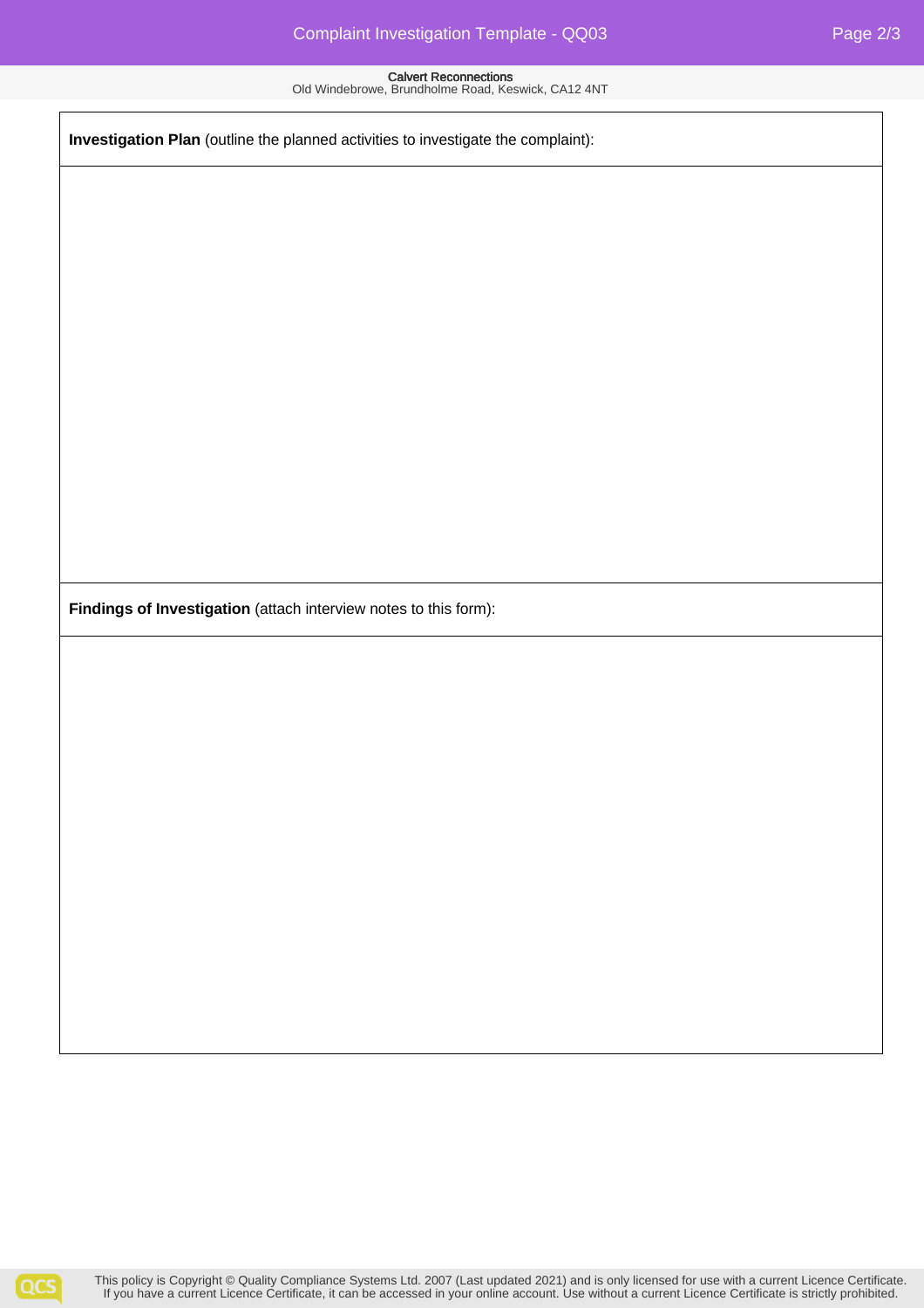**Proposed Response:**

| Approved by:                                            |  |  |  |
|---------------------------------------------------------|--|--|--|
| <b>Response Provided by:</b>                            |  |  |  |
| Method (attach any written communication to this form): |  |  |  |
| Date:                                                   |  |  |  |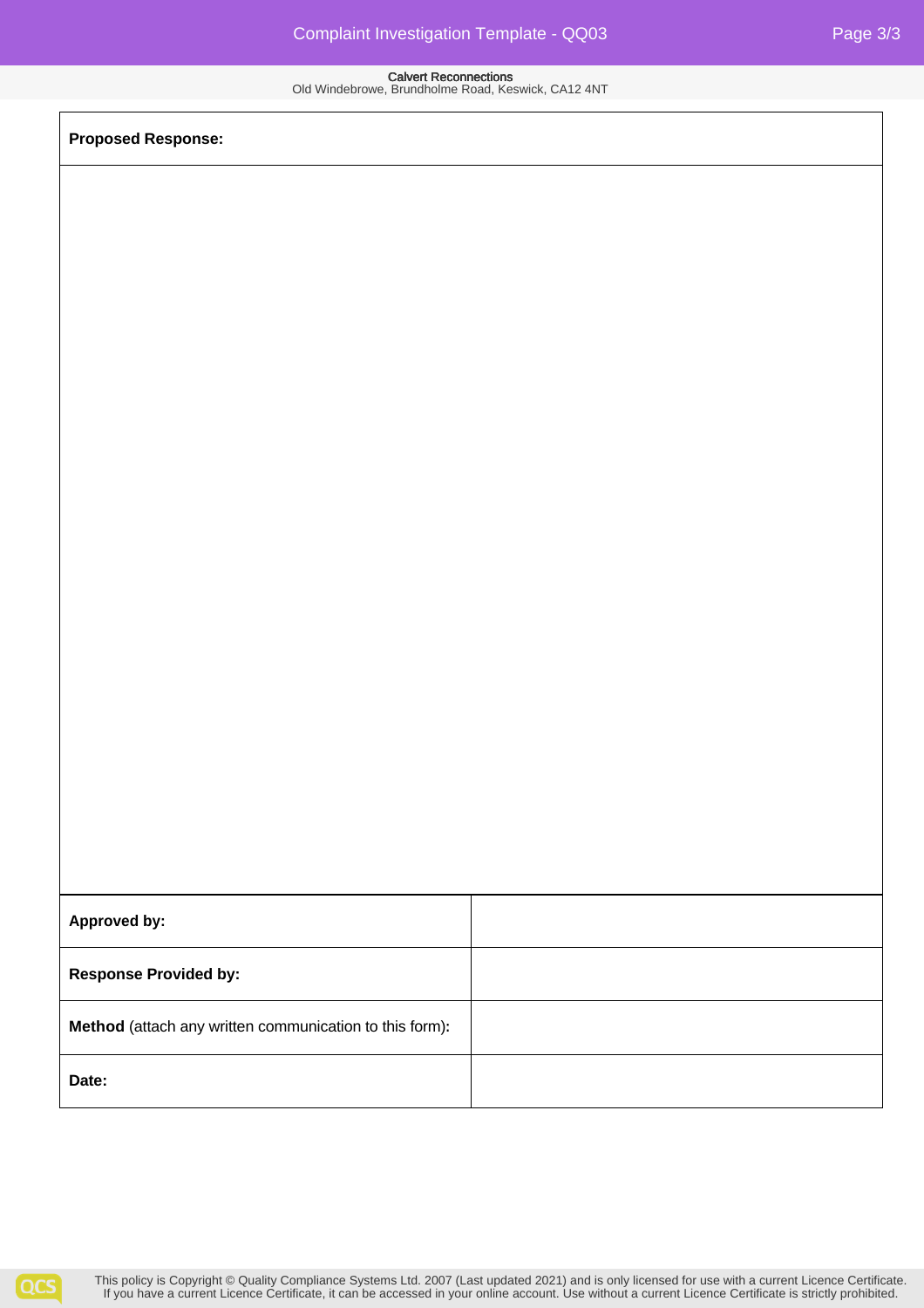### **1. Introduction**

We always aim to provide a high standard of care in all our services.

Our Participants' views are important to us and help to ensure our services are consistently meeting people's needs. If you are unhappy with any of our services, it is important that you let us know.

If a complaint alerts us to possible abuse or neglect, we will tell the Council's Adult Safeguarding Team. The Safeguarding Team will decide how to investigate and monitor outcomes.

### **2. Making a Suggestion**

Often people feel more comfortable suggesting improvements than complaining formally. Suggestions can be made by anyone receiving services, or their friends/family. To make a suggestion you can:

- Speak to the Manager or their Deputy
- Utilise available comments or suggestion boxes if you would rather make your suggestion that way
- If the suggestion is something that Calvert Reconnections as a company needs to consider you can send it to:

Claire Appleton (pro tem)

Calvert Reconnections

Old Windebrowe Brundholme Road Keswick CA12 4NT

01768785381

### **3. Making a Complaint**

We aim to handle complaints quickly, effectively and in a fair and honest way. We take all complaints seriously and use valuable information from investigating to help us improve the service we provide. We treat all complaints in confidence.

Calvert Reconnections assures Participants and their families that it will not withdraw or reduce services because someone makes a complaint in good faith.

### **4. Who Can Complain**

Anyone affected by the way Calvert Reconnections provides services can make a complaint.

A representative can make a complaint for the affected person if they:

- Have died
- Cannot make a complaint themselves, or
- Have given consent for the representative to act on their behalf

If you are not happy about making a complaint yourself and you do not know someone who can talk or write to us on your behalf, we will be happy to find someone from an independent organisation to act as an advocate for you.

### **5. How You Can Make a Complaint**

You can complain:

- In person
- By telephone
- Through a member of our staff
- Through an advocate or representative

Where someone complains verbally, we will make a written record and provide a copy of it within 3 working days

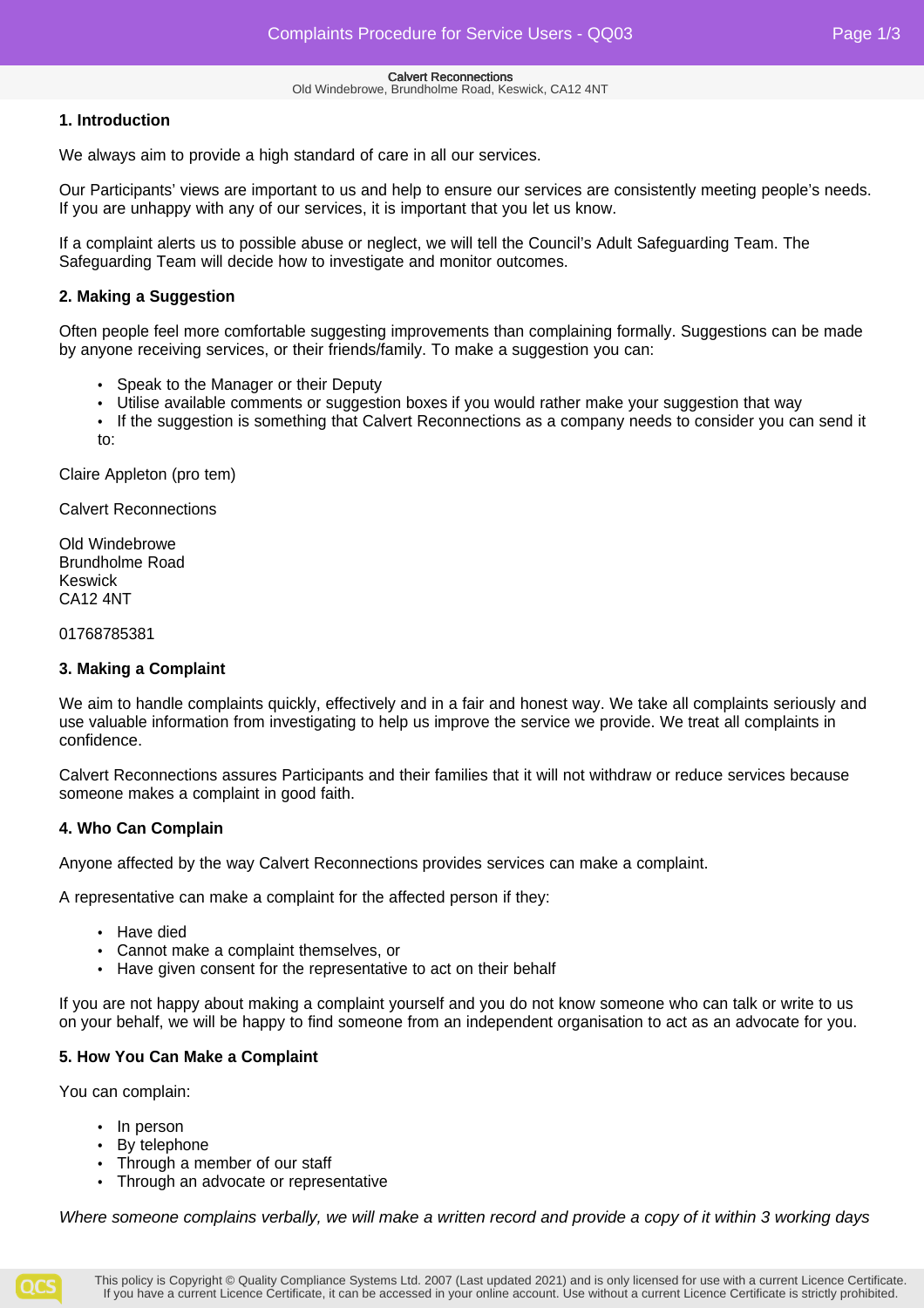- By letter
- By email

### **6. Anonymous Complaints**

We deal with anonymous complaints under the same procedure. However, it should be noted, if you provide contact details, we can update you on the outcome of our investigation.

### **7. Responsibility**

The Claire Appleton (pro tem) has overall responsibility for dealing with all complaints made about their service.

We will provide, as far as is reasonably practical:

- Any help you need to understand the complaints procedure
- Advice on where you may get that help
- Information about making a complaint in a way you can understand

### **8. How We Handle Complaints**

The Claire Appleton (pro tem) or Calvert Reconnections may ask one of the management team to investigate the complaint. That person will have enough seniority and experience to deal with the issues raised by the complaint.

We will formally acknowledge a complaint within **3** working days and give you the name and contact details of the person investigating it.

We will keep you informed about the progress of the investigation. We aim to have all complaints finished within **28 working days** unless we agree a different time scale with you.

When we have finished investigating, we will arrange to meet with you to discuss the outcome, and write to you with:

- Details of the findings
- Any action we have taken
- Our proposals to resolve your complaint

### **9. Time Limits**

You should complain as soon as you can after the date on which the event occurred or came to your notice. If you complain more than twelve months later, we may not be able to investigate properly. However, we will consider whether you had a good reason for not making the complaint sooner and whether, despite the delay, it is still possible to investigate the complaint effectively and fairly.

### **10. Further Steps**

1. At any stage during the process, if you are not happy with the way Calvert Reconnections is dealing with your compla you can contact the Claire Appleton (pro tem) at:

Calvert Reconnections

Old Windebrowe Brundholme Road Keswick CA12 4NT

01768785381

You can also contact your Local Authority Complaints Team to complain. You can contact the Local Authority Complaints Team at:

### Local Authority Complaints Team

2. Once we have dealt with your complaint, if you are not happy with the outcome you can refer your complaint to the Local Governme and Social Care Ombudsman and ask for it to be reviewed. The Local Government and Social Care Ombudsman provides a free independent service.

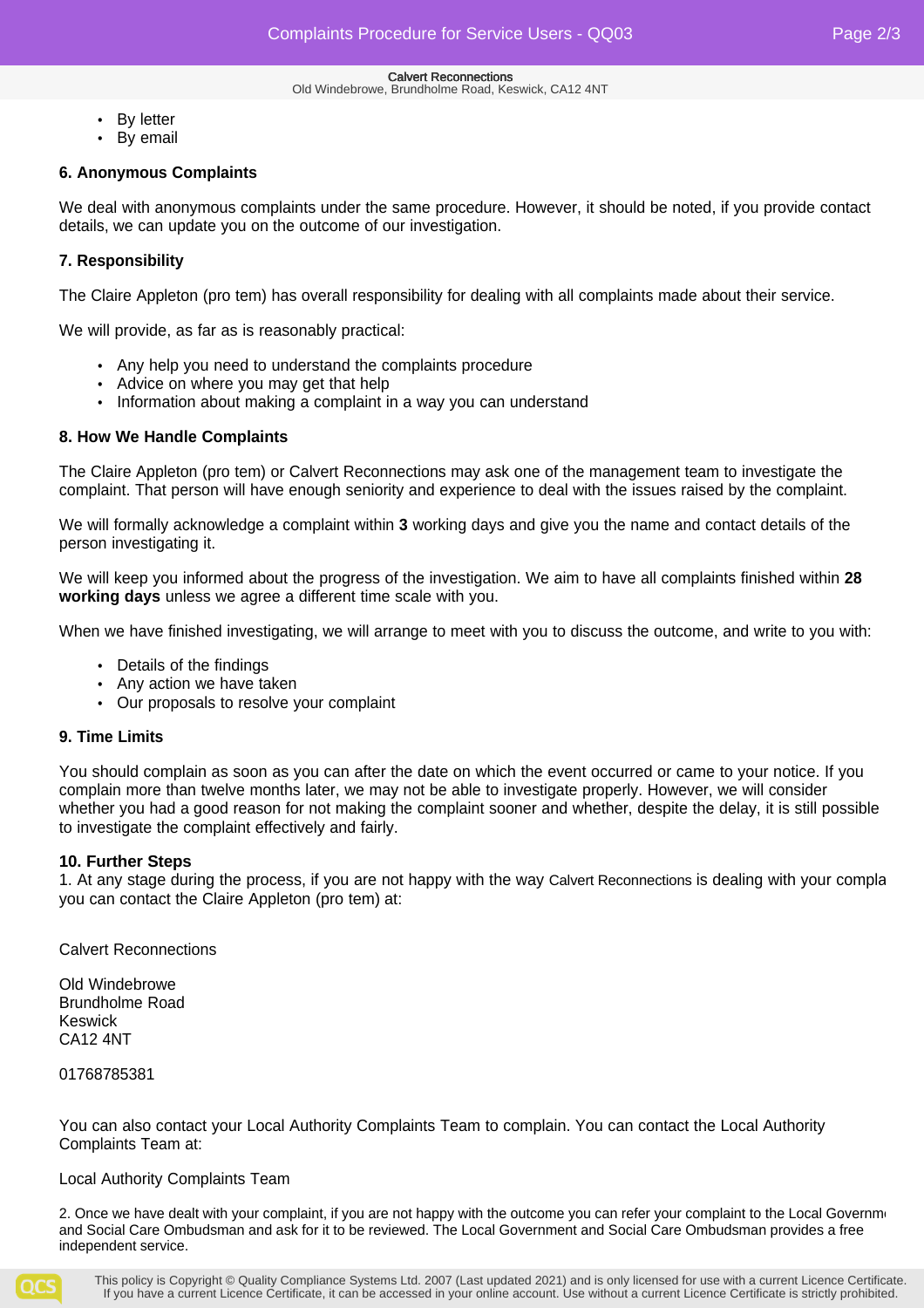You can contact them at:

The Local Government and Social Care Ombudsman PO Box 4771 Coventry CV4 0EH Tel: 0300 061 0614 Email: advice@lgo.org.uk Website: https://www.lgo.org.uk/ Complaint form: https://www.lgo.org.uk/complaint-form

### **NB: The Ombudsman will not normally investigate a complaint until the provider has had an opportunity to respond and resolve matters.**

3. The services of Calvert Reconnections are registered with, and regulated by, the Care Quality Commission. The CQC cannot get involved in individual complaints about providers but is happy to receive information about services at any time.

You can contact the CQC at:

Care Quality Commission National Correspondence

Care Quality Commission (CQC) National Correspondence Citygate, Gallowgate Newcastle upon Tyne NE1 4PA Tel: 03000 616161 Fax: 03000 616171

Website: www.cqc.org.uk

**\*We can provide this policy in other languages or in other formats on request**

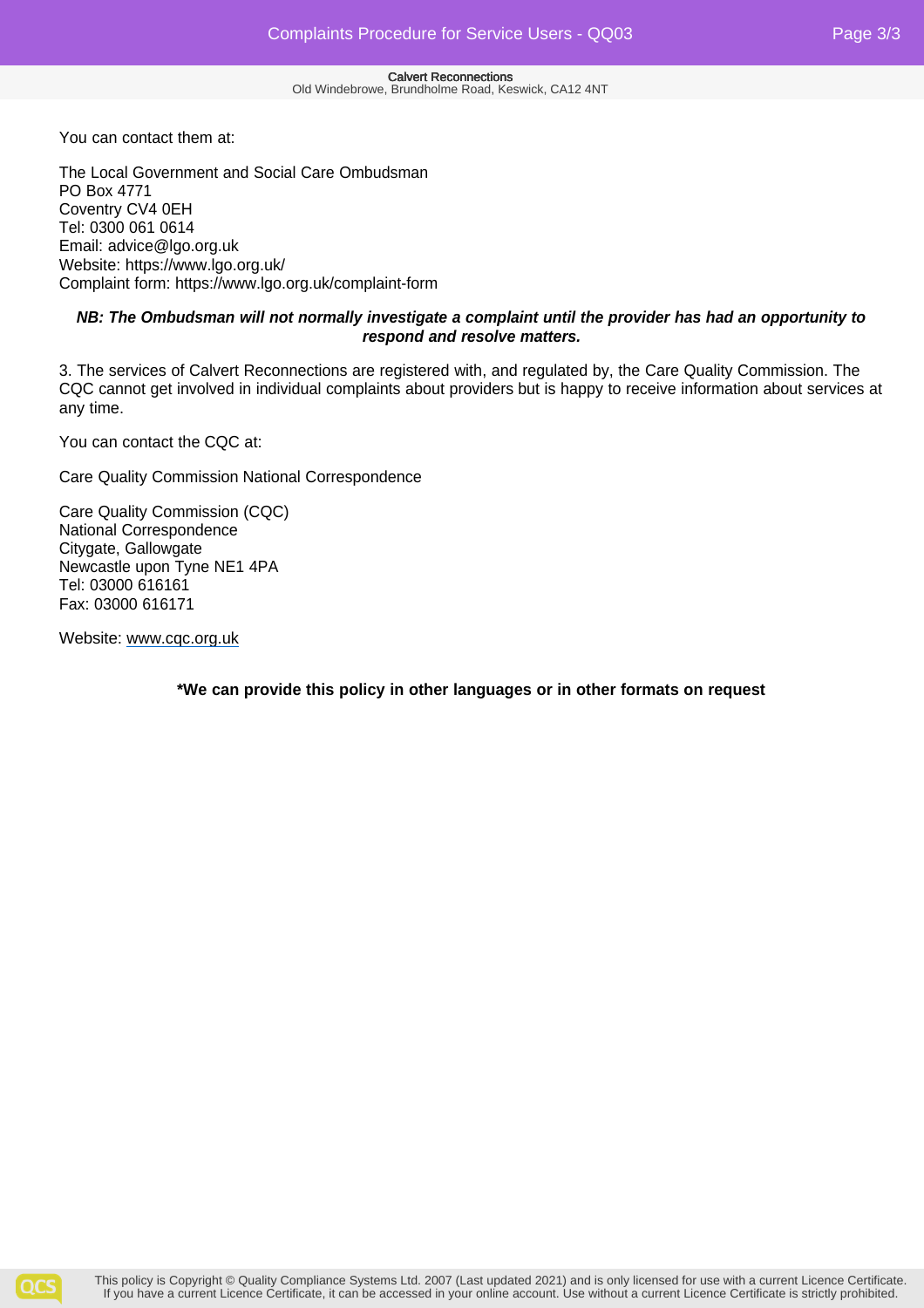| <b>Date</b> | Name of person making<br>complaint/giving a compliment | Summary of<br>complaint/compliment | <b>Action taken</b> |
|-------------|--------------------------------------------------------|------------------------------------|---------------------|
|             |                                                        |                                    |                     |
|             |                                                        |                                    |                     |
|             |                                                        |                                    |                     |
|             |                                                        |                                    |                     |
|             |                                                        |                                    |                     |
|             |                                                        |                                    |                     |
|             |                                                        |                                    |                     |
|             |                                                        |                                    |                     |
|             |                                                        |                                    |                     |
|             |                                                        |                                    |                     |
|             |                                                        |                                    |                     |
|             |                                                        |                                    |                     |
|             |                                                        |                                    |                     |
|             |                                                        |                                    |                     |
|             |                                                        |                                    |                     |
|             |                                                        |                                    |                     |
|             |                                                        |                                    |                     |
|             |                                                        |                                    |                     |
|             |                                                        |                                    |                     |
|             |                                                        |                                    |                     |
|             |                                                        |                                    |                     |
|             |                                                        |                                    |                     |
|             |                                                        |                                    |                     |
|             |                                                        |                                    |                     |
|             |                                                        |                                    |                     |
|             |                                                        |                                    |                     |
|             |                                                        |                                    |                     |
|             |                                                        |                                    |                     |
|             |                                                        |                                    |                     |
|             |                                                        |                                    |                     |
|             |                                                        |                                    |                     |
|             |                                                        |                                    |                     |
|             |                                                        |                                    |                     |
|             |                                                        |                                    |                     |
|             |                                                        |                                    |                     |
|             |                                                        |                                    |                     |
|             |                                                        |                                    |                     |
|             |                                                        |                                    |                     |
|             |                                                        |                                    |                     |
|             |                                                        |                                    |                     |
|             |                                                        |                                    |                     |
|             |                                                        |                                    |                     |
|             |                                                        |                                    |                     |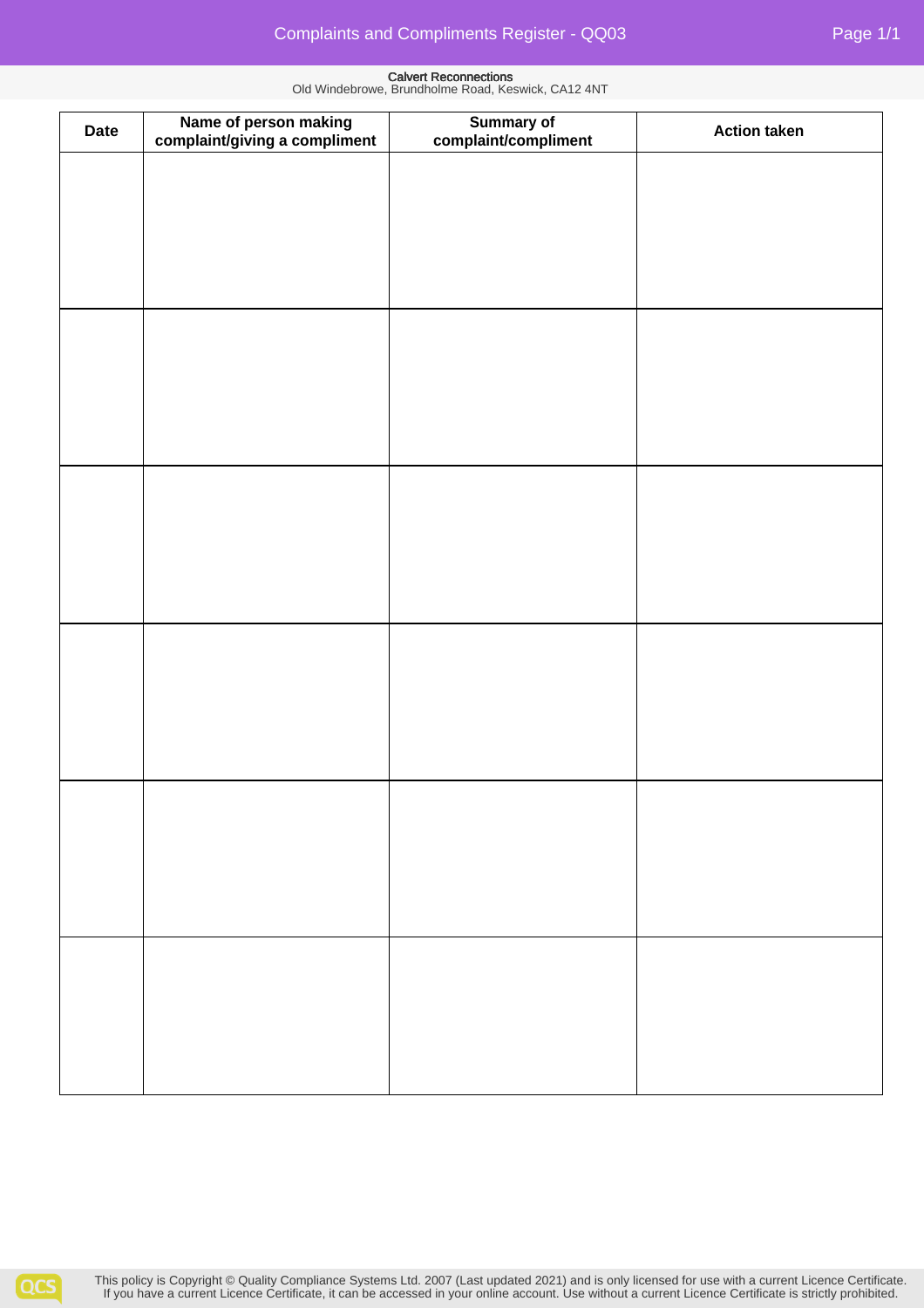[Insert date]

[Insert name]

[Insert address]

**Our ref:** [Insert reference]

Your ref: [Insert reference]

**Our contact details:** [Insert name, email address and phone of person managing this complaint]

Dear [Insert title and name]

[Insert heading. For example, Complaint about..... ]

Thank you for bringing to our attention your concerns in [your letter/your email/our conversation] of [date]. I am sorry that you are not happy with the service provided by Calvert Reconnections.

As I understand it, you are concerned that [Insert your understanding of the issues of concern, using a bulleted or numbered list if there is more than one point]. Please contact me straight away if I have misunderstood your concerns.

I would be happy to meet you to discuss the issues you have raised and our investigation procedures, if that would be helpful. [Suggest a date and/or ask them to contact you to arrange].

I am looking into the points you have made as a matter of urgency and shall be in touch with you with a full response by [insert anticipated response time – not longer than 28 working days].

Please do contact me again in the meantime if I can be of further assistance. My email and phone number are provided above.

Yours sincerely,

[Insert name and job title]